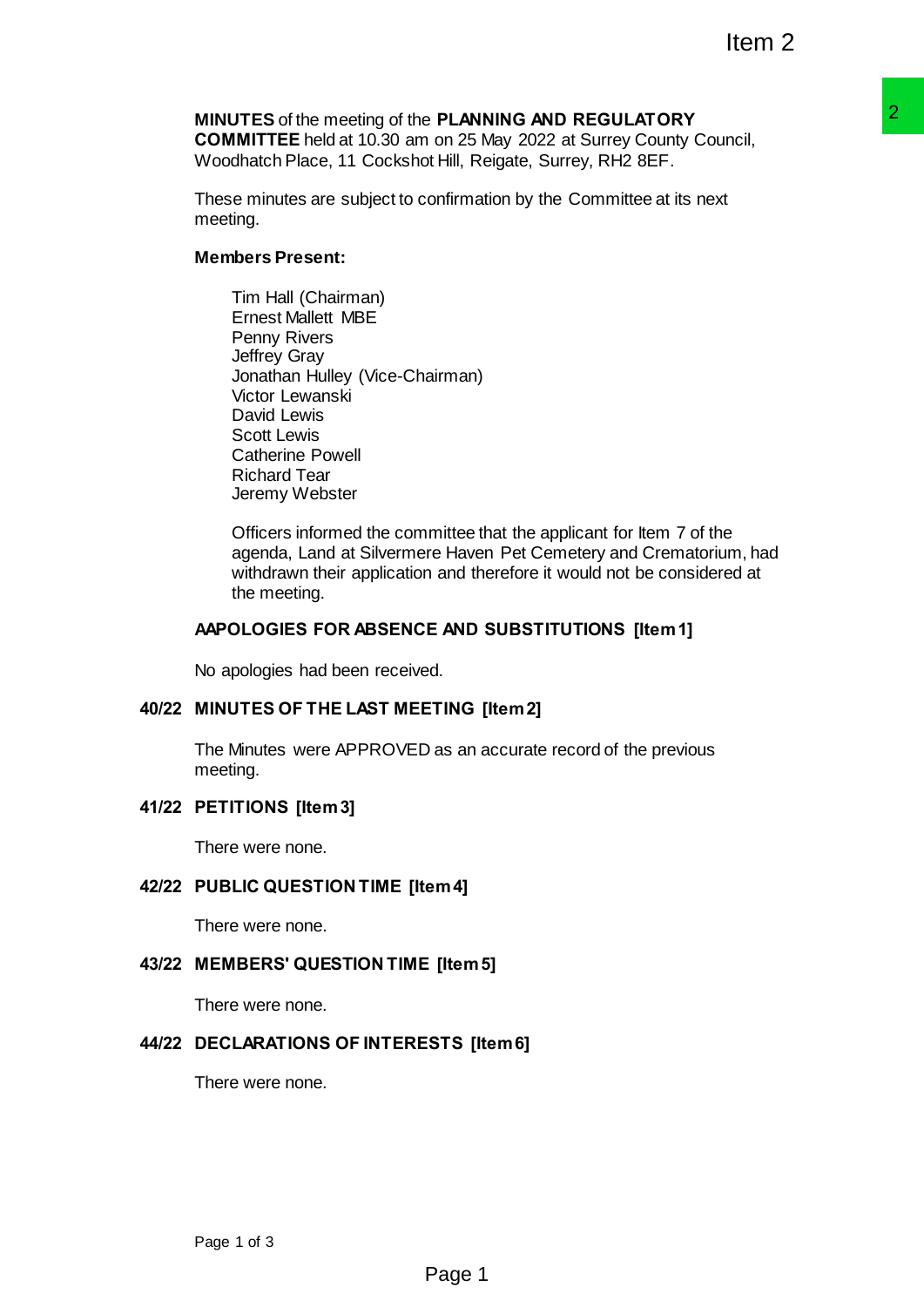#### **45/22 MINERALS/WASTE EL/2019/2722 - LAND AT SILVERMERE HAVEN PET CEMETERY AND CREMATORIUM, BYFLEET ROAD, COBHAM, SURREY KT11 1DZ [Item 7]**

This item was withdrawn by the applicant.

**46/22 MINERALS/WASTE TA2020/434 RE20/00463/CON - NORTH PARK FARM QUARRY, NORTH PARK LANE, BLETCHINGLEY, SURREY RH9 8ND; LAND NORTH EAST OF PENDELL FARM, PENDELL ROAD, BLETCHINGLEY, RH1 4QH, MERCERSEAST QUARRY, BLETCHINGLEY ROAD, MERSTHAM, REDHILL;AND LAND NORTH WEST OF BREWERSTREET FARM, BREWER STREET, BLETCHINGLEY, REDHILL, RH1 4QP. [Item 8]**

#### **Officers:**

Caroline Smith (Planning Group Manager) Nancy El-Shatoury (Principal Highways and Planning Solicitor) Stephen Jenkins (Planning Development Manager) Andre Ferreira (Regulatory Business Manager) Samantha Murphy (Planning Development Team Leader) Christopher Reynolds (Senior Historic Buildings Officer) Simon Elson (Principal Environment Enhancement Officer)

### **Speakers:**

None.

## **Key points raised during the discussion:**

- 1. Officer introduced the report and provided Members with a brief summary. It was noted that the application was for the extraction of silica sand from land north west of Brewerstreet Farm; the continued extraction from land known as Pendell Farm Quarry and North Park Farm Quarry; retention of a silica sand processing plant and ancillary structures at North Park Farm Quarry including stockpiling and storage areas, water and tailings pipelines, water treatment and holding lagoons and the haul road; retention of the conveyor and access tracks; continued temporary diversions of public footpaths 160, 161, 162 and 163 (parts) and public bridleways 142 and 148 (parts) and the continued stopping up of footpath 121 and 143 (parts); diversion of an unnamed brook along the boundary of land known as Pendell Farm Quarry and land north east of Brewerstreet Farm; with associated landscaping and woodland planting; and restoration and aftercare to agriculture and nature conservation. Members noted a late response from the Environmental Agency. 2<br> **EINERAL SWANSTE ELIZO1912722 - LA<br>
CEMETERY AND CREMATORIUM, BY<br>
CEMETERY AND CREMATORIUM, BY<br>
KT11 1DZ [Item 7]<br>
This item was withdrawn by the applicant<br>
46/22 MINERALSMASTE TA20204434 RE2D<br>
CLUARRY, NORTH PART LANE,** 
	- 2. Members noted that an update sheet was published on 24 May 2022.
	- 3. A Member raised concern with the proximity of the works to the listed buildings. Officers explained that Historic England had initially assessed the works to have a high level of less than substantial harm to the buildings. The council and Historic England recognised that the works were an important mineral resource and so mitigations were put in place prior to consideration by the committee. These included:
		- a. Planting to mitigate issues caused by views from the conversation area.
		- b. Additional screening along Becks Cottage.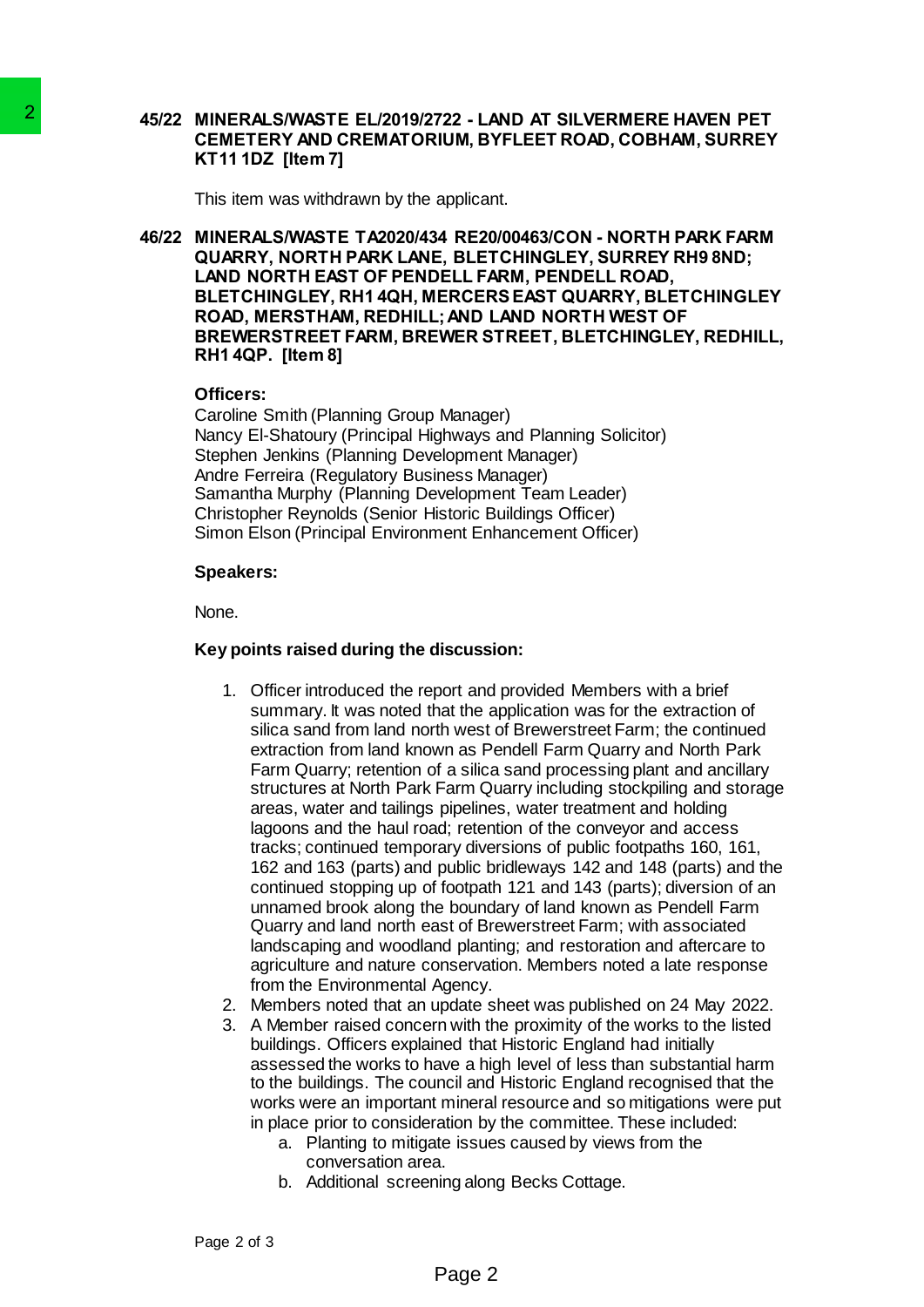- c. Additional documentation requested to show long term impacts.
- 4. The Historic Buildings Officer confirmed that he was content that tree planting would mitigate the visual issue and believed that nothing more could be done to enhance the screening.
- 5. Members sought officers opinion on the flooding risks to the historic buildings. The Historic Buildings Officer confirmed that he was not concerned by the risk of flooding due to the distance between the buildings and the soil bunds.
- 6. The Committee asked whether a condition could be included to address the risk of flooding from Water Lane on to the field and potentially damaging the buildings. Officers explained that there was a surface water drainage condition for both the operation and restoration. Members noted that the condition was an initial condition which needed to come in before any soil stripping took place on the extension area. Officers suggested that the condition be amended to include a regular review of the drainage scheme which was agreed by Members. Officers also highlighted that any issues could be picked up through the Landscape Ecological Plan. mentation requested to show long term<br>
The confirmed that he was contact that the confirmed that he was contact that he core in the core of the stream of the properties of the mission of the following more on the flooding
- 7. Members noted that the Environmental Agency had suggested an additional condition related to contamination. A Member requested that the condition be amended to prevent works from continuing on site when contamination was found. Officers explained that stopping works may not be reasonable and proportionate to the level of contamination found and therefore suggested that, in the event of contamination being found, works be stopped within the vicinity of the identified contamination.
- 8. The Historic Buildings Officer noted that, following restoration, it was not possible to return the landscape to its original topography.
- 9. Members noted that the screening would be implemented to disguise both the quarry and the soil bunds however some views of the quarry would still be visible from historic buildings.
- 10. Members noted that it was possible for the permissive footpaths to be retained upon restoration of the area.
- 11. Officers highlighted that the seed mix to screen the soil bunds included both trees and shrubs.

### **Resolved:**

The committee agreed to PERMIT subject to any added and amended conditions and informatives discussed at the meeting, and any conditions and informatives from page 186 of the agenda, and any added and amended conditions and informatives outlined within the update sheet.

# **47/22 DATE OF NEXT MEETING [Item 9]**

The date of the next meeting was noted.

Meeting closed at 11.40 am

**Chairman**

**\_\_\_\_\_\_\_\_\_\_\_\_\_\_\_\_\_\_\_\_\_\_\_\_\_**